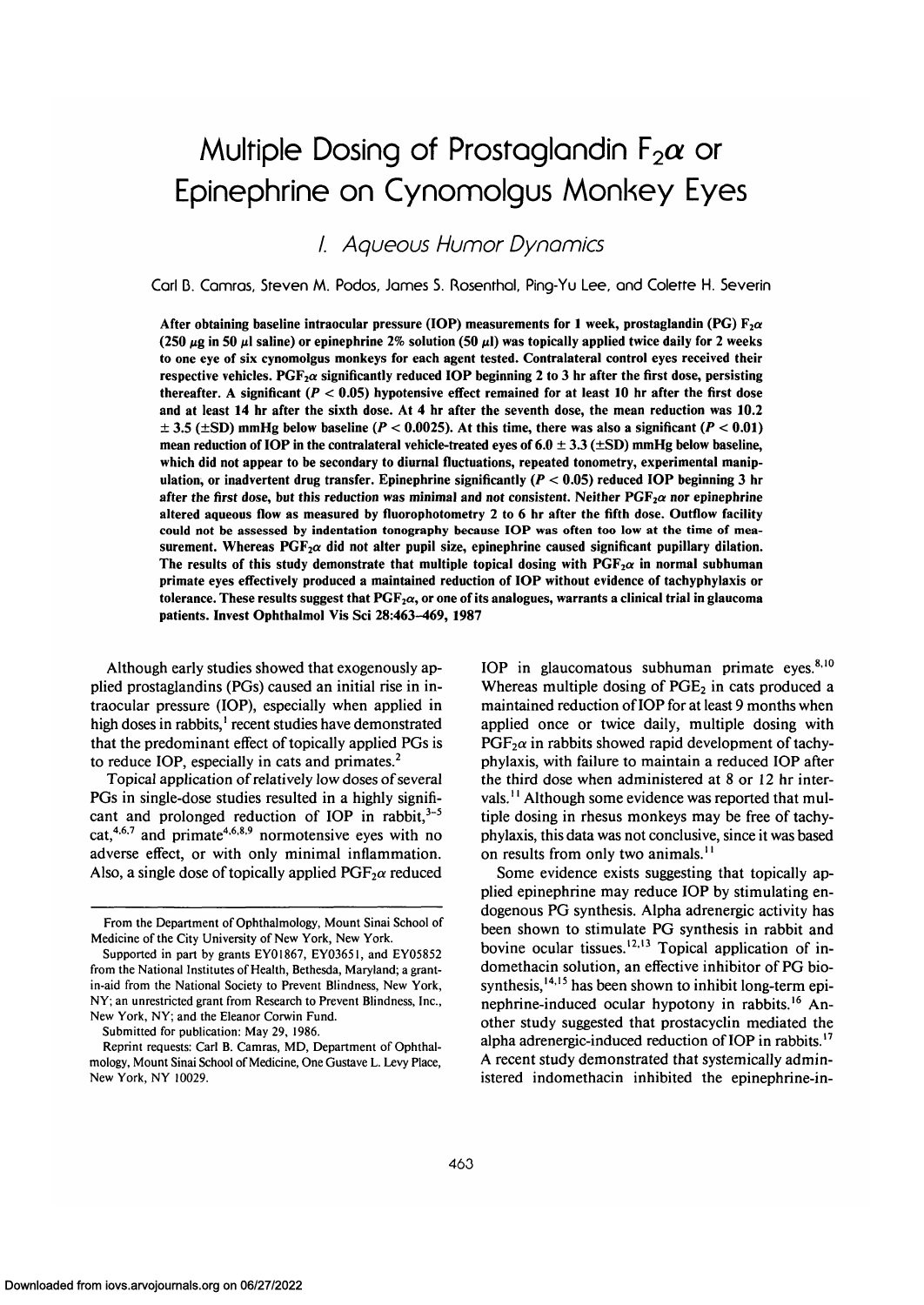duced reduction of IOP in patients with glaucoma or ocular hypertension.<sup>18</sup>

The purpose of the present study was twofold. First, the effect of multiple dosing of  $PGF_2\alpha$  on the reduction of IOP in cynomolgus monkeys was evaluated to determine whether or not tachyphylaxis develops. Secondly, epinephrine was topically applied in a similar manner to determine whether it reduced IOP by a mechanism similar to that of PGF<sub>2</sub> $\alpha$ . A comparison of other pathophysiological effects of multiple dosing of  $PGF_2\alpha$  or epinephrine on these monkeys is described elsewhere.<sup>19</sup>

## **Materials and Methods**

Twelve adult female cynomolgus monkeys, 3-5 kg, were used in this study. They were secured in specially designed primate chairs in a sitting position during the experiments. Most IOPs were determined without any sedation to these restrained animals accustomed to handling. Occasionally, ketamine hydrochloride (50 mg/ml; Ketalar; Parke-Davis, Morris Plains, NJ) 1-5 mg/kg was required intramuscularly 5 min prior to tonometry for adequate sedation. IOP was measured with a calibrated pneumatonometer (Model 30R; Digilab, Inc., Cambridge, MA) following topical application of one drop of proparacaine hydrochloride 0.5% (Alcaine, Alcon, Humacao, Puerto Rico) as previously described.<sup>10</sup> Since tonometry tracings could not be consistently obtained when IOP dropped below 5 mmHg, these measurements were assumed to be 5 mmHg. Pupillary diameters were measured with a millimeter ruler under standard room illumination which was not varied.

 $PGF<sub>2</sub>\alpha$  tromethamine salt (Sigma Chemical Co., St. Louis, Mo.)  $250 \mu g$  (in terms of the free acid equivalent, which is equivalent to 334  $\mu$ g of the salt) in 50  $\mu$ l of normal saline was topically applied to the cornea of one eye of six cynomolgus monkeys. The saline vehicle solution was applied to the contralateral control eyes of these six animals. Six additional monkeys received 50  $\mu$ l of epinephrine hydrochloride 2% (Epifrin, Allergan Pharmaceuticals, Irvine, CA) to the cornea of one eye, with the contralateral control eye receiving vehicle solution (Allergan Pharmaceuticals). Each cornea and conjunctival cul-de-sac was thoroughly rinsed with approximately 2 ml of normal saline 1-2 min following topical application of the drug or its vehicle. These solutions were applied twice daily 5 days each week for 2 weeks at approximately 0800 and 1800 hr.

Seven days prior to the start of drug application (day  $-7$ ) and on the day that treatment was begun (day 0), IOP and pupillary diameters were determined at 0745, 0830, 0900, 1000, 1100, 1200, 1400, 1600, and 1800

hr. On day  $-4$  and again on day  $+3$ , these measurements were repeated at 0745, 0830, 0900, 1000, and 1200 hr. The term "baseline measurements" used subsequently in this paper refers to IOPs measured 7 days previously in the same eye of the same monkey at the same time of day.

Iontophoresis with 10% fluorescein in 2% agar was performed just after the fourth consecutive dose using a current of 200  $\mu$ A for 7 min as previously described.<sup>4</sup> Under adequate ketamine sedation (3-8 mg/kg intramuscularly 5 min beforehand), 3-6 aqueous humor fluorophotometry measurements were perfomed at 60- 90 min intervals within 2-6 hr after the fifth consecutive dose. These measurements were made using a scanning, computerized fluorophotometer (Fluorotron Master, Coherent Medical Division, Palo Alto, CA) with a software program designed by Yablonski based on previous studies,  $20,21$  which was shown to yield similar aqueous flow measurements when compared with a standard slit-lamp fluorophotometer.<sup>22,23</sup> Values of 102  $\mu$ l for anterior chamber volume and 40  $\mu$ l for corneal volume were used, based on previous measurements.<sup>24</sup>

Outflow indentation tonography was performed 4 hr after the seventh dose using an electronic tonography unit (Model EDT-103, Alcon Laboratories, Fort Worth, TX) with calculations approximated from standard human tonography tables<sup>25</sup> based on work by Friedenwald.

This investigation adhered to the ARVO Resolution on the Use of Animals in Research.

### **Results**

Twice daily topical application of  $PGF_2\alpha$  to cynomolgus monkey eyes produced a highly significant and prolonged reduction of IOP which began 2-3 hr after the first dose when compared with either baseline measurements (Fig. 1) or the contralateral vehicle-treated eyes (Fig. 2). This significant *(P <* 0.05) reduction of IOP lasted at least 10 hr after the first dose. Fourteen hr following the sixth consecutive dose, IOP remained significantly *(P <* 0.0025 vs baseline; *P <* 0.05 vs contralateral control) reduced in the  $PGF<sub>2</sub>\alpha$ -treated eyes. The mean reduction of IOP was as much as  $10.2 \pm 3.5$  $(\pm SD)$  mmHg below baseline ( $P < 0.0025$ ) 4 hr after the seventh consecutive dose (Fig. 1).

In the  $PGF_2\alpha$ -treated monkeys, comparing the IOP of the contralateral vehicle-treated eyes with baseline measurements obtained in these same eyes 1 week previously, there was no significant contralateral effect following the first application of  $PGF_2\alpha$  as measured throughout the day (Fig. 3). However, following the seventh consecutive dose of  $PGF_2\alpha$ , the IOP of the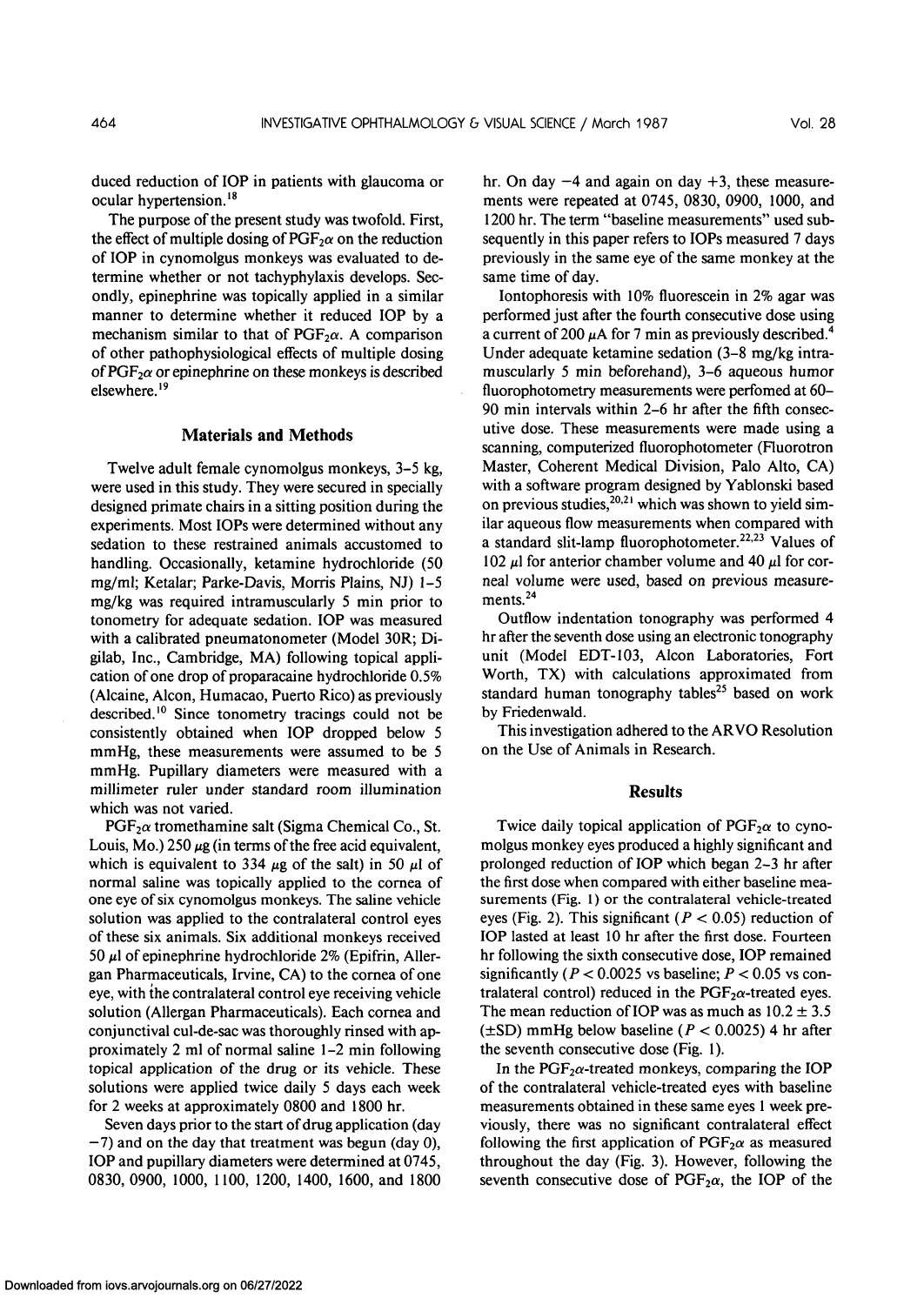

Fig. 1. Effects of multiple dosing with  $PGF<sub>2</sub>\alpha$  ( $\bullet$ ; 250  $\mu$ g in 50  $\mu$ l) on IOP compared with baseline measurements (O) taken one week previously in six cynomolgus monkey eyes. In all figures, time of day is indicated for the first and fourth day of treatment separated by 2 days of treatment without measurements. Points represent means and the limits  $\pm$  1 SEM. Asterisk (\*) indicates measurements significantly *(P <* 0.05) different from controls using one-tailed, paired student t-test.

contralateral vehicle-treated eyes progressively fell compared with baseline measurements. Four hr following this dose, IOP was reduced in the contralateral vehicle-treated eyes by  $6.0 \pm 3.3$  ( $\pm$ SD) mmHg below baseline ( $P < 0.01$ ) (Fig. 3).

Twice daily topical application of epinephrine 2% produced a minimal reduction of IOP, which was not consistent and did not persist throughout the experiment. With one exception, no statistically significant difference in IOP between the epinephrine-treated eyes and their baseline measurements was observed



Fig. 2. Effects on IOP of multiple dosing with  $PGF_2\alpha$  ( $\bullet$ ) to one eye and its vehicle (O) to the contralateral control eye of six cynomolgus monkeys. Points represent means and the limits  $\pm$  1 SEM. Asterisk (\*) indicates measurements significantly *(P <* 0.05) different from controls using one-tailed, paired student t-test.



Fig. 3. Effects on IOP in the contralateral control eyes  $(\bullet)$  of six cynomolgus monkeys receiving multiple doses of  $PGF<sub>2</sub>α$  to one eye compared with baseline measurements (O) taken 1 week previously in these same eyes. Points represent means and the limits  $\pm 1$  SEM. Asterisk (\*) indicates measurements significantly *(P <* 0.05) different from controls using one-tailed, paired student t-test.

throughout the experiment, although there was a tendency for the IOP to be lower after treatment began (Fig. 4). Differences in IOP between epinephrine and contralateral vehicle-treated eyes reached statistical significance  $(P < 0.05)$  only when measured 3 or 8 hr after the first application or 1 hr after the seventh application, and were never greater than  $1.7 \pm 1.8$  ( $\pm$ SD) mmHg (Fig. 5). In the epinephrine-treated monkeys, the IOPs of the contralateral vehicle-treated eyes were never significantly different from their baseline measurements (Fig. 6).



Fig. 4. Effects of multiple dosing with epinephrine  $2\%$  ( $\bullet$ ; 50  $\mu$ l) on IOP compared with baseline measurements (O) taken 1 week previously in 6 cynomolgus monkey eyes. Points represent means and the limits  $\pm$  1 SEM. Asterisk (\*) indicates measurements significantly *(P <* 0.05) different from controls using one-tailed, paired student t-test.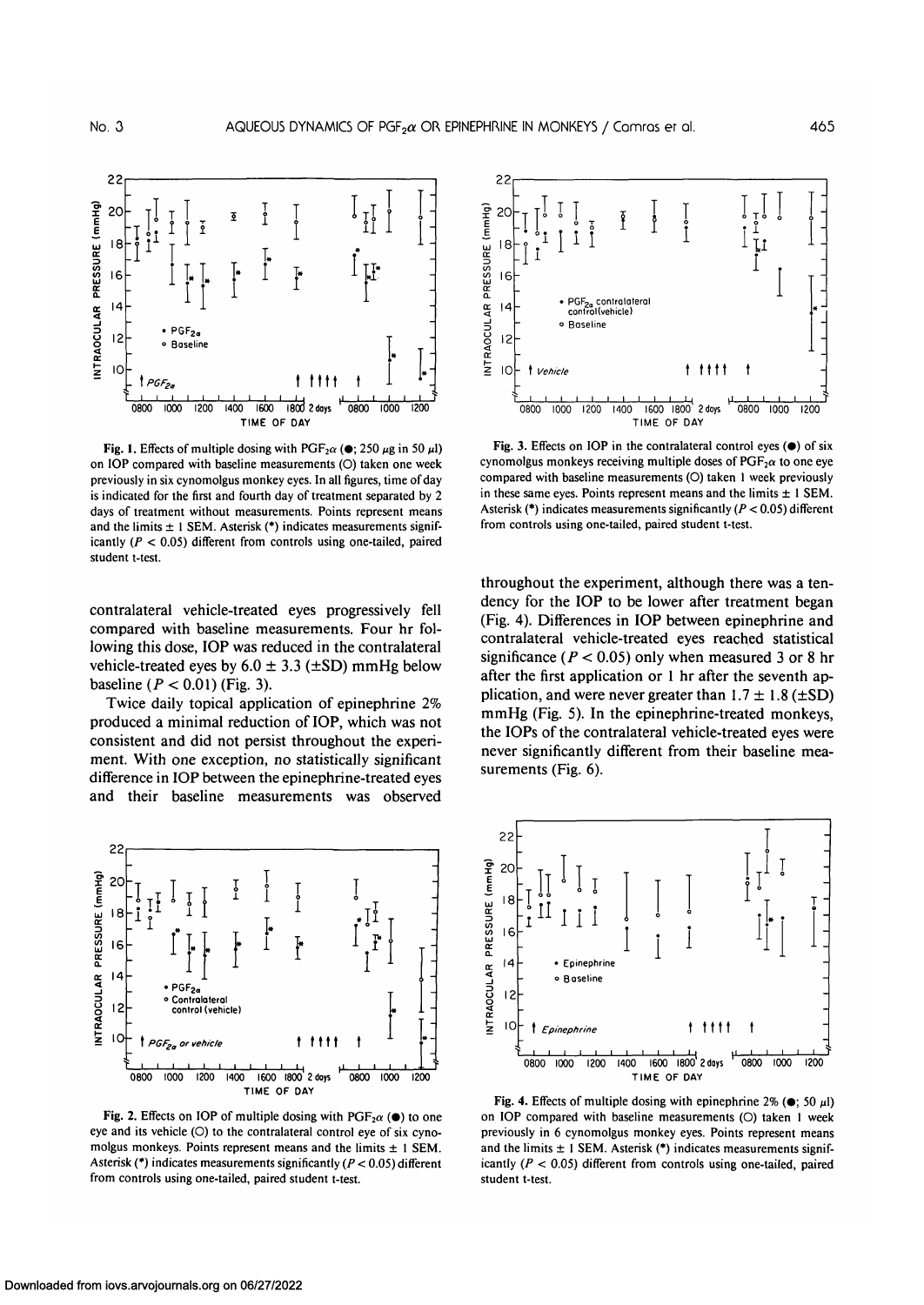

Fig. 5. Effects on IOP of multiple dosing with epinephrine  $2\%$  ( $\bullet$ ) to one eye and its vehicle (O) to the contralateral control eye of six cynomolgus monkeys. Points represent means and the limits  $\pm$  1 SEM. Asterisk (\*) indicates measurements significantly *(P <* 0.05) different from controls using one-tailed, paired student t-test.

Neither  $PGF_2\alpha$  nor epinephrine altered aqueous humor flow as measured by fluorophotometry 2-6 hr after the fifth consecutive dose (Table 1). Although an attempt at measuring outflow facility by indentation tonography was made 4 hr after the seventh consecutive dose, the IOPs of most eyes was too low to provide meaningful tracings.

 $PGF<sub>2</sub>\alpha$  did not significantly alter pupil size throughout the experiment (Fig. 7). On the other hand, epinephrine caused a significant pupillary dilation beginning within 30 min following topical application and peaking at  $3.8 \pm 1.6$  ( $\pm$ SD) mm larger than the con-



Fig. 6. Effects on IOP in the contralateral control eyes  $(\bullet)$  of six cynomolgus monkeys receiving multiple doses of epinephrine to one eye compared with baseline measurements (O) taken 1 week previously in these same eyes. Points represent means and the limits  $\pm 1$ SEM. No measurements are significantly *(P <* 0.05) different from controls using one-tailed, paired student t-test.

| by iluorophotometry          |                                    |                                    |
|------------------------------|------------------------------------|------------------------------------|
|                              | Aqueous flow $(\mu l/min)^*$       |                                    |
|                              | Expt.                              | Vehicle                            |
| $PGF_2\alpha$<br>Epinephrine | $1.94 \pm 0.16$<br>$1.86 \pm 0.20$ | $1.84 \pm 0.19$<br>$1.91 \pm 0.22$ |

**Table 1.** The effect of  $PGF_2\alpha$  or epinephrine on aqueous humor flow as measured by fluorophotometry

\* Each value represents mean  $\pm$  1 SEM for six eyes in each group as determined 2-6 h after the fifth consecutive dose.

tralateral control eye 1 hr following the first dose *(P <* 0.0025) (Fig. 7). The pupil size returned to baseline measurements 6-8 hr following the first application. One hr following the seventh consecutive dose of epinephrine, the pupil diameter increased by  $2.4 \pm 1.3$ (±SD) mm in the epinephrine-treated eye *(P <* 0.005). Both the extent and the duration of the epinephrineinduced mydriasis was less after the seventh dose compared with the first dose (Fig. 7). There was no change in the pupillary diameters of any contralateral vehicletreated eyes.

#### **Discussion**

The results of this study conclusively demonstrate that multiple dosing of  $PGF_2\alpha$  twice daily on cynomolgus monkey eyes can maintain a reduction of IOP. Not only was there no evidence of tachyphylaxis or tolerance, but repeated dosing results in a more pronounced reduction. The dramatic ocular hypotensive effectiveness of multiple dosing with  $PGF<sub>2</sub>\alpha$  is dem-



Fig. 7. Effects on pupillary diameter of multiple dosing with  $PGF_2\alpha$  $\bullet$ ) or epinephrine 2% (O) to one eye of six cynomolgus monkeys for each agent. Points represent means and the limits  $\pm$  1 SEM. Asterisk (\*) indicates measurements significantly *(P <* 0.05) different from controls using one-tailed, paired student t-test.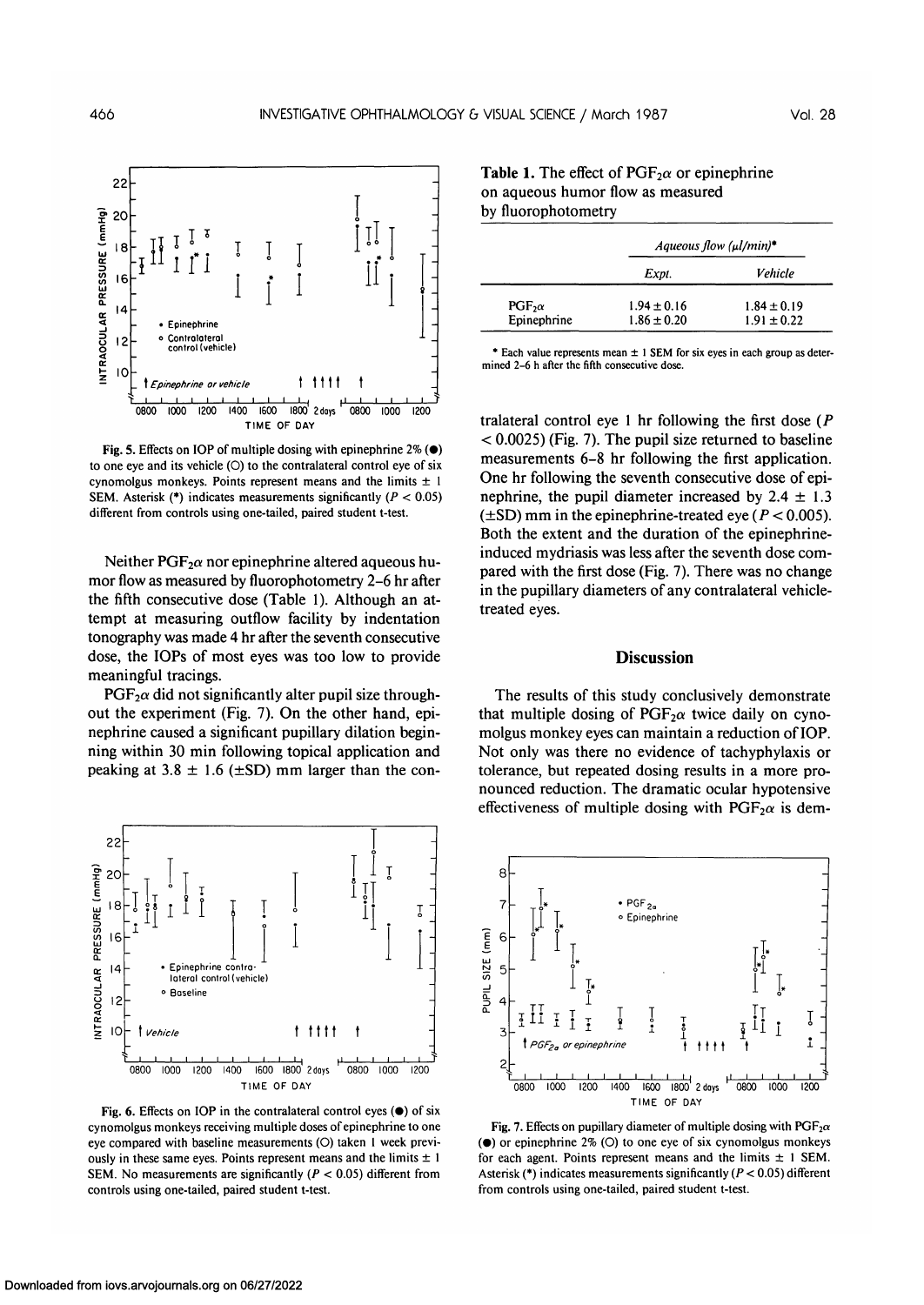onstrated by its ability to reduce IOP by as much as 10 mmHg in previously normotensive monkey eyes. Its long-lasting effect is demonstrated by the persistent hypotensive response lasting at least 10 hr after the first dose, and at least 14 hr after the sixth dose. Notably, the ocular hypotensive response produced by the 250  $\mu$ g dose used in the present study may have been somewhat reduced as a result of the ocular surface rinsing following each dose,  $2^6$  although a previous study using  $PGE<sub>2</sub>$  in rabbits failed to reveal a diminished effect with rinsing.<sup>3</sup> Another recent study<sup>27</sup> confirms that tachphylaxis does not develop after multiple dosing with  $PGF<sub>2</sub>\alpha$  in argon laser-induced glaucomatous eyes of cynomolgus monkeys.

 $PGF<sub>2</sub>\alpha$  produced a contralateral reduction of IOP after multiple dosing. A contralateral effect of unilaterally administered PGs has been demonstrated in other studies concerning both the hyper- and hypotensive response.<sup>3,8,11,28,29</sup> In the present study, transfer of the drug from one eye to the other by the animal itself or by the tonometer probe was unlikely since the eyes were thoroughly rinsed after each topical application. Furthermore, the monkeys were either well-sedated or had their extremities securely restrained in the primate chairs during drug administration. The appropriateness of the experimental rinsing design to control inadvertent drug transfer to the control eye was demonstrated by the lack of a contralateral effect of epinephrine, especially the absence of any contralateral mydriasis. Other studies have also demonstrated a contralateral effect after intracameral<sup>28,29</sup> or intravitreal<sup>3</sup> injection, modes of administration which make inadvertent contamination of the contralateral eye less likely. The possibility of diurnal fluctuations or repeated tonometry accounting for the contralateral effect was eliminated by the experimental design. Multiple IOP measurements in the week prior to drug administration failed to demonstrate significant diurnal fluctuations or variations due to repeated tonometry.

Systemic effects of the  $PGF_2\alpha$  administered unilaterally are thought to be unlikely in view of the known highly effective enzymatic degradation of PGs after a single passage through the lungs.<sup>30</sup> It is unlikely that 15-keto-PGF<sub>2</sub> $\alpha$ , the initial metabolite, produced the contralateral effect since its ocular hypotensive potency is negligible when topically applied to the cat eye.<sup>7</sup> Whereas a direct interophthalmic communicating artery has been demonstrated in rabbit,<sup>31</sup> no such connection is known to exist in other species. Further evidence against a systemic circulatory effect is the failure to demonstrate elevated PG levels in the contralateral eyes.<sup>19</sup>

On the other hand, a previous study suggests that applying the same topical dose of PG in a smaller volume reduced the contralateral effect, which is consistent

with a systemic cross-over effect.<sup>3</sup> Other evidence supporting a systemic circulatory contralateral effect include a bilateral ocular hypertensive response following intravenous PG administration,<sup>29,32-35</sup> and a reduction in systemic blood pressure following intracameral administration of PGs in rabbits.<sup>29</sup> Although the possibility of some type of neurogenically-mediated contralateral effect has not been completely eliminated, one study reports that intracranial transection of the optic nerve, trigeminal nerve, and oculomotor nerve did not reduce the contralateral effect.<sup>29</sup> On the other hand, preliminary evidence indicates that the contralateral miotic effect of topically applied  $PGE_2$  in cat eyes was blocked by atropine.<sup>36</sup> Therefore, it is conceivable that the contralateral hypotensive response to unilaterally administered PGs may be on the basis of a muscarinic mechanism. This possibility deserves further investigation.

The failure to demonstrate alterations in aqueous humor flow by fluorophotometry after multiple dosing is consistent with the results of a previous single-dose study,<sup>4</sup> but somewhat different from results found in a preliminary study.<sup>37</sup> However, possible aqueous flow alterations may be dependent on dosing and the time at which measurements are obtained. Furthermore, it must be noted that interpretation of these aqueous flow measurements may be influenced by protein binding of the fluorescein molecule, since the  $PGF<sub>2</sub>\alpha$ -treated eye had a slightly elevated protein concentration in the aqueous humor, compared with their contralateral control eyes.<sup>19</sup> This binding may lead to underestimation of the true aqueous flow rate. On the other hand, a small breakdown of the blood-aqueous barrier may also result in increased loss of fluorescein through the iris stroma, which may cause overestimation of flow.<sup>38</sup> If PGs increase corneal epithelial permeability, resulting in some loss of fluorescein from the corneal stroma into the tear film rather than the anterior chamber, there again may be some overestimation of true flow. Although no direct evidence exists demonstrating that PGs alter corneal epithelial permeability, they have been reported to stimulate chloride transport in the corneal epithelium.<sup>39</sup> Unfortunately, since it is very difficult to accurately assess the relative influence of these variables on flow measurements, it is difficult to be certain whether our measurements accurately reflect true flow rates. Therefore, aqueous flow rates which are reported in this study reflect measurements made by the standard state-of-the-art technique, using assumptions which may or may not be applicable to PGs. Also of note is that a small effect on flow may have been missed using a relatively small number of animals. However, it is clear that the extent of the IOP reduction cannot be primarily attributed to a reduction in aqueous flow.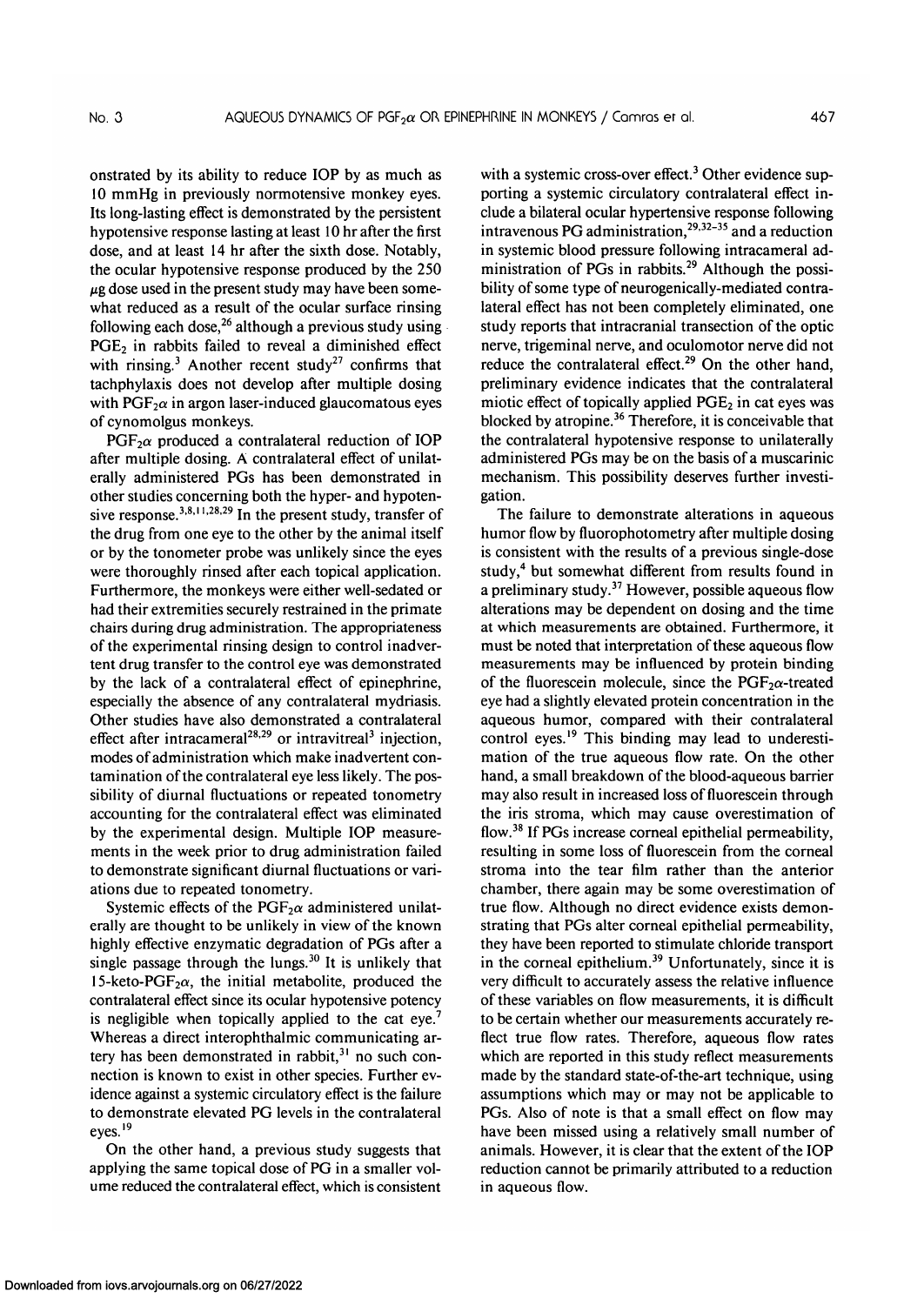Unfortunately, no conclusions can be made about any possible effects on outflow facility in the present study. Unaltered aqueous flow measurements are consistent with the suggestion that PGs act in some way on total outflow, whether it be by conventional or unconventional pathways, on episcleral venous pressure, and/or conceivably on ocular blood volume. The extent of the IOP reduction down to 10 mmHg may best be explained by a marked increase in unconventional outflow. Several studies demonstrate significant increases in outflow facility after PG administration in rabbits<sup>35,40–43</sup> and monkeys<sup>44</sup> during the initial hypertensive response, and in rabbits, $\frac{3}{2}$  cats, and monkeys<sup>4</sup> during the hypotensive phase. However, the increased outflow facility cannot totally account for the full extent of the IOP reduction.<sup>4</sup> Preliminary data from another study fail to demonstrate an increase in outflow facil- $\frac{37}{100}$  and the confliction and movement in the settlem and the state may be detailed that the state of the state may be detailed to  $\frac{37}{100}$  Again. This apparently conflicting data may be secondary to differences in dosing, time of measurement, and/or technique of measurement.

Episcleral venous pressure was not measured in this study. The pigmented conjunctiva and orbital anatomy of cynomolgus monkeys prevent accurate measurements. However, no other ocular hypotensive agent has been shown to act primarily by reducing episcleral venous pressure.

The failure of  $PGF_2\alpha$  to appreciably alter pupil size is consistent with previous observations in primates.<sup>4,6,9</sup> Mild pupillary constriction is noted only using very high doses (1 mg per eye) in owl monkeys weighing 0.8 to 1.0  $\text{kg}$ . $^8$  The results presented here confirm that PGs are not potent miotic agents in the primate eye. Of the various PGs which have been tested in several animal species, only  $PGF_2\alpha$  topically applied to cat eyes has a potent miotic effect.<sup>4,6,7,11</sup>

The lack of a consistent hypotensive effect of epinephrine after multiple dosing is surprising. A previous multiple-dose study in monkeys could not be found in the literature. However, in humans, it is known that the higher the baseline IOP, the more pronounced the epinephrine-induced hypotensive effects.45 Therefore, normotensive eyes, as in the case of the monkeys used in the present study, may not exhibit a dramatic hypotensive response to most agents. The possibility that the epinephrine used was inactive is eliminated by its pronounced mydriatic effect. It is unlikely that a higher concentration of epinephrine would produce a greater reduction of IOP since studies in humans, having larger eyes and considerably greater body weights, seem to show that a 1-2% solution is at the peak of the doseresponse curve.<sup>46,47</sup>

There is evidence in rabbits<sup>16</sup> and humans<sup>18</sup> that epinephrine reduces IOP in part by stimulating endogenous PG synthesis. Unfortunately, since epinephrine was only minimally effective in reducing IOP in the present study, no definite conclusions about possible similar mechanisms of action can be made. However, like  $PGF<sub>2</sub>\alpha$  in this study, epinephrine did not alter the rate of aqueous humor flow, differing from results in human studies which demonstrated an increase in aqueous humor flow after single or multiple doses.<sup>48,49</sup> Again, a small change in flow could have been missed due to the relatively small number of animals.

These results demonstrate that multiple dosing with  $PGF<sub>2</sub>\alpha$  can effectively maintain an ocular hypotensive response in cynomolgus monkey eyes, and suggest that  $PGF<sub>2</sub>\alpha$ , or one of its analogues, may be useful in the management of chronic glaucoma. Other pathophysiological effects of PGF<sub>2</sub> $\alpha$  and epinephrine are described in companion studies.<sup>19</sup>

Key words: prostaglandins, epinephrine, intraocular pressure, monkeys, fluorophotometry

## **Acknowledgments**

We are very grateful to Dr. Laszlo Z. Bito for helpful and interesting informal discussions concerning some of the results of this study. We also thank Mr. Jerry Nielson from Allergan Pharmaceuticals for his generous supply of Epifrin and its vehicle, and Ms. Elizabeth Wilkins for her help in preparing this manuscript.

#### **References**

- 1. Eakins KE: Prostaglandin and non-prostaglandin mediated breakdown of the blood-aqueous barrier. *In* The Ocular and Cerebrospinal Fluids, Bito LZ, Davson H, and Fenstermacher JD, editors. London, New York, Academic Press, 1977, pp. 483- 498.
- 2. Bito LZ: Prostaglandins, other eicosanoids, and their derivatives as potential antiglaucoma agents. *In* The Medical Treatment of Glaucomas, Drance SM and Neufeld A, editors. New York, Grune & Stratton, Inc, 1984, pp. 477-505.
- 3. Camras CB, Bito LZ, and Eakins KE: Reduction of intraocular pressure by prostaglandins applied topically to the eyes of conscious rabbits. Invest Ophthalmol Vis Sci 16:1125, 1977.
- 4. Lee P-Y, Podos SM, and Severin C: Effect of prostaglandin  $F_2\alpha$ on aqueous humor dynamics of rabbit, cat, and monkey. Invest Ophthalmol Vis Sci 25:1087, 1984.
- 5. Kulkarni PS and Srinivasan BD: Prostaglandin  $E_3$  and  $D_3$  lower intraocular pressure. Invest Ophthalmol Vis Sci 26:1178, 1985.
- 6. Stern FA and Bito LZ: Comparison of the hypotensive and other ocular effects of prostaglandin  $E_2$  and  $F_2\alpha$  on cat and rhesus monkey eyes. Invest Ophthalmol Vis Sci 22:588, 1982.
- 7. Bito LZ: Comparison of the ocular hypotensive efficacy of eicosanoids and related compounds. Exp Eye Res 38:181, 1984.
- 8. Camras CB and Bito LZ: Reduction of intraocular pressure in normal and glaucomatous primate (Aotus trivirgatus) eyes by topically applied prostaglandin  $F_2\alpha$ . Curr Eye Res 1:205, 1981.
- 9. Giuffre G: The effects of prostaglandin  $F_2\alpha$  in the human eye. Graefe's Arch Exp Ophthalmol 222:139, 1985.
- 10. Lee P-Y, Podos SM, Howard-Williams JR, Severin CH, Rose AD, and Siegel MJ: Pharmacological testing in the laser-induced monkey glaucoma model. Curr Eye Res 4:775, 1985.
- 11. Bito LZ, Draga Z, Blanco J, and Camras CB: Long-term maintenance of reduced intraocular pressure by daily or twice daily